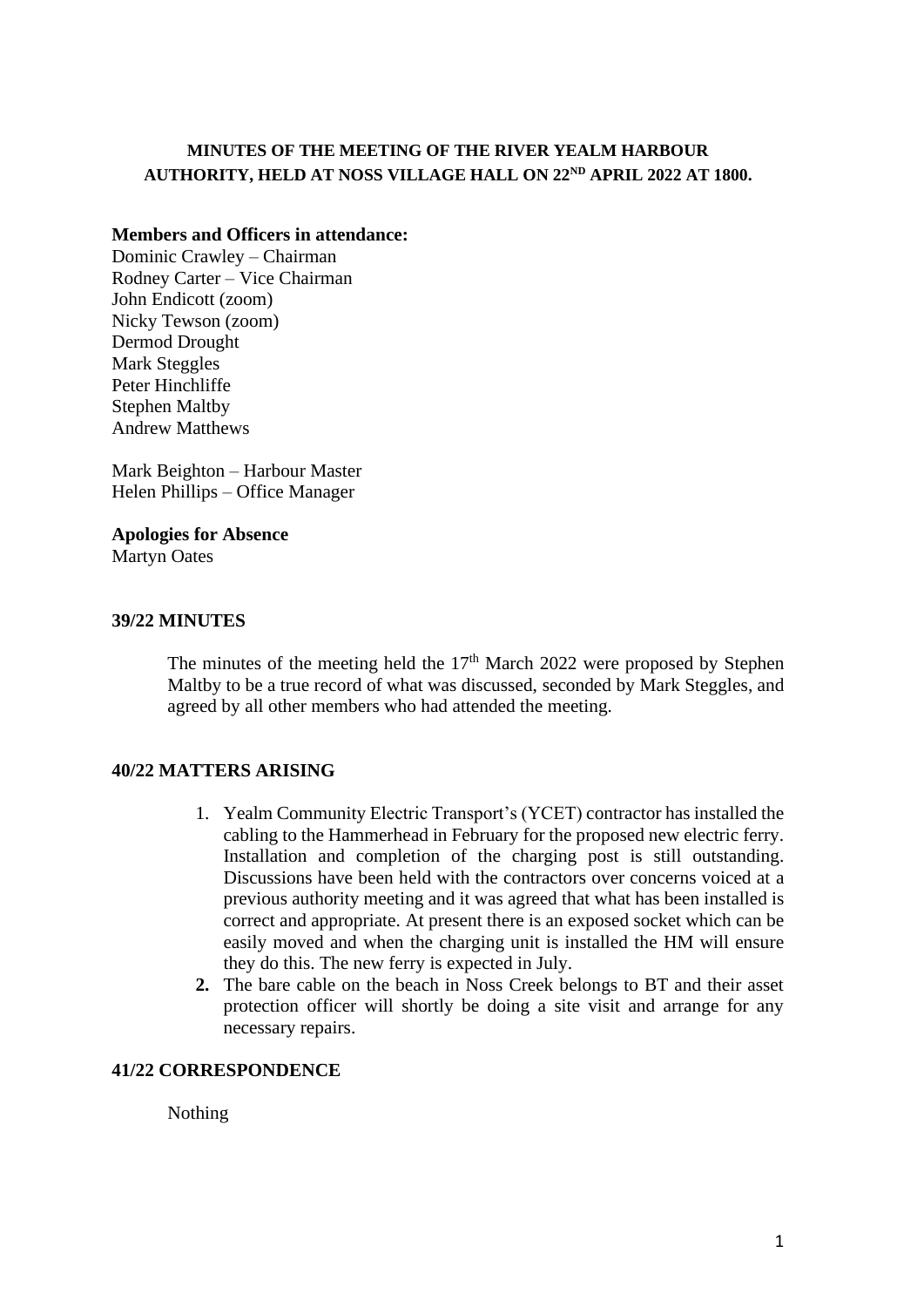### **42/22 FINANCIAL REPORT**

The income for the first quarter is in-line with the budget forecast. Outgoings are slightly behind partly due to VAT . We have asked for a change to quarterly returns but the VAT office is behind on processing amendments. The new Nationwide 90 day notice account has now been set up as agreed at the March meeting.

### **43/22 HARBOUR MASTER'S REPORT**

The Department for Transport have issued a statement that ports and harbours should not accept vessels flying Russian flags. Some of the bigger ports in the area are finding this an issue but to date we have seen no such vessels.

The damage to the office caused by the storm in March has now been repaired by Mark Wilson.

There is a Trinity House audit of the navigational aids due next month.

The Yealm Yacht club race committee have asked that we consider offering one free night to visiting yachts from France and other visiting yachts entered for the Treburden Race in June, as in previous years. This was agreed to.

CCTV quotations – a quotation has been received for extending the coverage of the CCTV cameras which will help to eliminate the blindspots in parts of the river. A concern was voiced that by extending the capacity we will be reducing the recording capability. It was suggested that if this becomes an issue then we can just extend the hard drive capacity. Dominic Crawley proposed that we go ahead with the quotation received, this was seconded by Rodney Carter and unanimously agreed.

# **44/22 PONTOON QUOTATIONS**

Repair or replace damaged Yealm Steps pontoons – the quotation for a new section of pontoon at Yealm Steps was £41k. There was no significant reduction to buy two. Another firm based in Plymouth is coming in to do a site visit next week to discuss repairs and how these can be facilitated. The sub-committee have been given authority to make a decision on how best to overcome the problem of the leaking pontoon and proceed with their choice.

#### **45/22 PARISH COUNCIL LIAISON**

Nothing to report from Brixton, Yealmpton and Wembury. Newton and Noss Parish reported that the kayak racks are now up and running and are fully booked.

### **46/22 CHAIRMAN'S COMMENTS**

Dominic Crawley took charge of the insurance claim in the HM's absence. The insurers and brokers are being tardy in settling the claim.

# **47/22 MOORING ALLOCATIONS, PARTNERSHIP REQUESTS AND WAITING LIST APPLICATIONS**

Nothing to report this month.